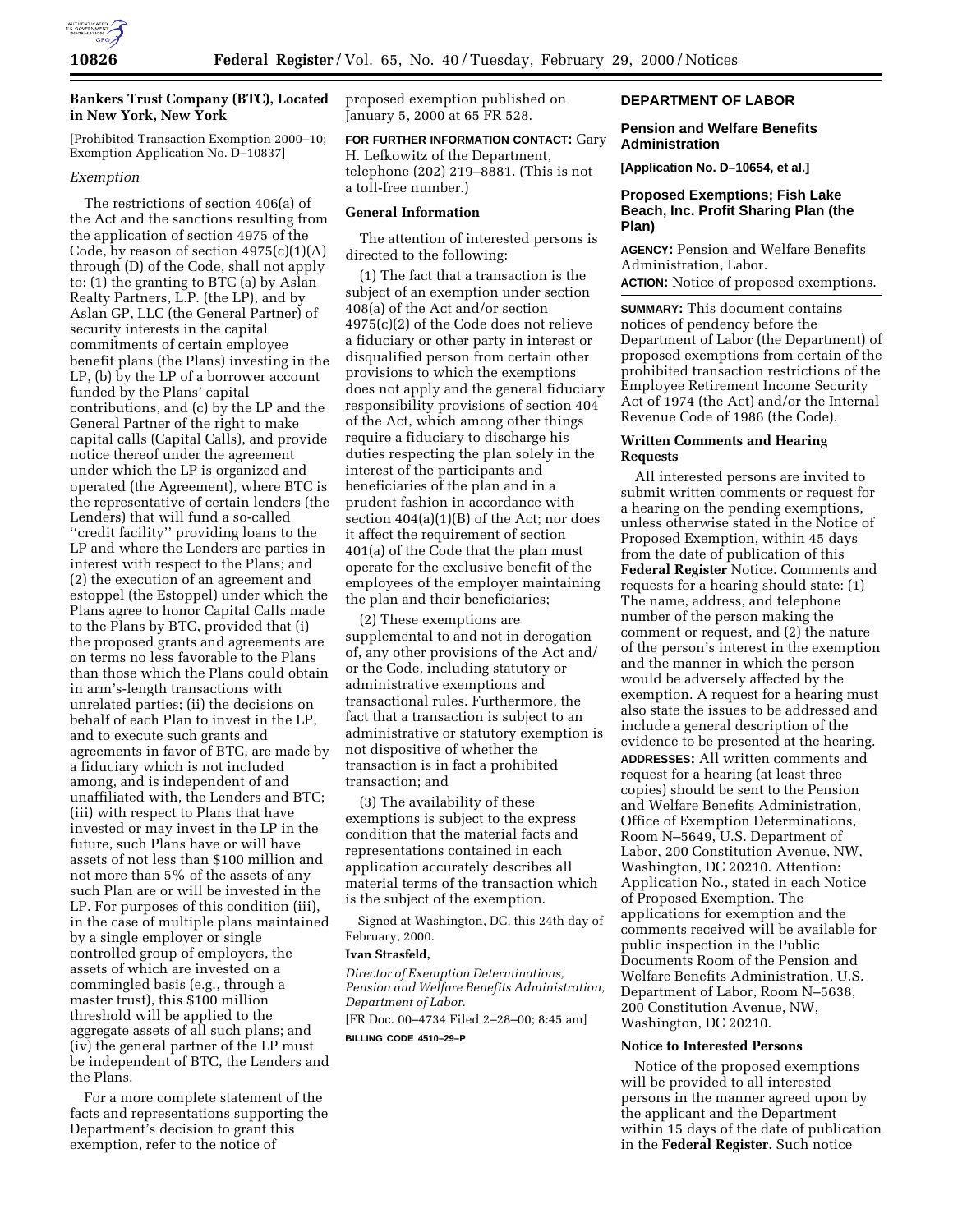shall include a copy of the notice of proposed exemption as published in the **Federal Register** and shall inform interested persons of their right to comment and to request a hearing (where appropriate).

**SUPPLEMENTARY INFORMATION:** The proposed exemptions were requested in applications filed pursuant to section 408(a) of the Act and/or section 4975(c)(2) of the Code, and in accordance with procedures set forth in 29 CFR Part 2570, Subpart B (55 FR 32836, 32847, August 10, 1990). Effective December 31, 1978, section 102 of Reorganization Plan No. 4 of 1978, 5 U.S.C. App. 1 (1996), transferred the authority of the Secretary of the Treasury to issue exemptions of the type requested to the Secretary of Labor. Therefore, these notices of proposed exemption are issued solely by the Department.

The applications contain representations with regard to the proposed exemptions which are summarized below. Interested persons are referred to the applications on file with the Department for a complete statement of the facts and representations.

## **Fish Lake Beach, Inc. Profit Sharing Plan (the Plan), Located in Round Lake, Illinois**

#### [Application No. D–10654]

#### *Proposed Exemption*

The Department is considering granting an exemption under the authority of section 408(a) of the Act and section 4975(c)(2) of the Code and in accordance with the procedures set forth in 29 CFR Part 2570, Subpart B (55 FR 32826, 32847, August 10, 1990). If the exemption is granted, the restrictions of sections 406(a), 406(b) (1) and (2) of the Act and the sanctions resulting from the application of section 4975 of the Code by reason of section  $4975(c)(1)$  (A) through (E) of the Code, shall not apply to the proposed cash sale (the Sale) of a certain parcel of real property (the Plan Parcel) from the Plan to the trust of Emilie Keil (the Keil Trust), a party in interest with respect to the Plan, provided the following conditions are met:

(a) The Sale is a one-time transaction for cash;

(b) The terms and conditions of the Sale are at least as favorable to the Plan as those obtainable in an arm's-length transaction with an unrelated party;

(c) The Plan receives the greater of \$547,080 1 or the fair market value of the

Plan Parcel as of the date of the Sale; and

(d) The Plan is not required to pay any commissions, costs or other expenses in connection with the Sale.

## *Summary of Facts and Representations*

1. Fish Lake Beach, Inc. (Fish Lake Beach) is a resort located in Volo, Illinois. Fish Lake Beach is the sponsor of the Plan, a profit sharing plan located in Round Lake, Illinois having 19 participants and \$1,659,702 in total assets as of December 31, 1998. The sole trustees of the Plan are Delmar Maassel and Yvonne Maassel (collectively, the Plan Trustees).

The applicant represents that three of the participants in the Plan, Yvonne Maassel, Delmar Maassel, and Yvonne Crow, are minority owners of Fish Lake Beach. In this regard, Yvonne Maassel, Delmar Maassel, and Yvonne Crow own approximately 16.7%, 3.7%, and 12%, respectively, of Fish Lake Beach.

2. Yvonne Maassel is also the trustee of the Emilie Keil Trust (the Keil Trust). The Keil Trust is a trust established on behalf of Emilie Keil, the mother of Yvonne Maassel, providing Yvonne Maassel with certain powers to be exercised in a fiduciary capacity with respect to the disposition of the Keil Trust's assets. The applicant represents that, as trustee of the Keil Trust, Yvonne Maassel has the power to invest the Keil Trust's assets in real property such as the Plan Parcel.

3. The Plan owns the Plan Parcel, a 20 acre parcel of unimproved real property located in Volo, Illinois. The Plan purchased the Plan Parcel from the L.B. Anderson Construction Company (the Anderson Company), an unrelated party, on March 3, 1994. The applicants represent that the Plan purchased the Plan Parcel for short-term investment purposes.

The applicants represent that, prior to the Plan's purchase of the Plan Parcel, the Plan Parcel was a portion of a 40 acre parcel of unimproved real property owned by the Anderson Company (the Original Property). The applicants represent that the Anderson Company divided the Original Property into two parcels of roughly the same size and value, the Plan Parcel and a parcel also comprising approximately 20 acres of unimproved real property (the Maassel Parcel). The applicants represent that the Anderson Company sold each parcel (the Anderson Sales) on March 3, 1994. The Plan purchased the Plan Parcel for \$330,330 and a group of investors related to the Maassels purchased the Maassel Parcel for \$330,330. In this regard, the applicants represent that of the Maassel Parcel's purchase price of

\$330,330: Delmar Maassel and Yvonne Maassel contributed \$50,530; Yvonne Crow, a daughter of Delmar Maassel and Yvonne Maassel, contributed \$40,300; Desiree Maassel, a daughter of Delmar and Yvonne Maassel, contributed \$40,300; and Emilie Keil contributed \$199,200.

Upon completion of the Anderson Sales, the Plan Parcel lay adjacent to the Maassel Parcel and bordered the Maassel Parcel to the north and the Maassel Parcel lay adjacent to Fish Lake Beach which bordered the Maassel Parcel to the south. Additionally, after the Anderson Sales were completed the Plan Trustees and Yvonne Crow each had an ownership interest in both the Plan Parcel and the Maassel Parcel.

The applicant represents that the related investors purchased the Maassel Parcel in anticipation of the expansion of Fish Lake Beach's operations. The Plan Trustees represent that since its acquisition by the Plan, the Plan Parcel has accounted for 57.4% of the Plan's unrealized appreciation and 2.5% of the Plan's realized income, as of December 31, 1997. 2

4. The Plan Trustees represent that the Plan Parcel has generated income for the Plan. The Plan Trustees represent that from 1994 to 1998, the Plan leased the Plan Parcel to Ronald Weidner, an unrelated party (the Lease). The Plan Trustees represent that Mr. Weidner used the Plan Parcel for farming purposes. As a result, the Plan Trustees represent that the Plan has received income totaling \$5,864 from the Lease.

The Plan Trustees further represent that the Plan has incurred certain holding costs associated with the Plan's ownership of the Plan Parcel. The Plan Trustees represent that the total amount of real estate taxes on the Plan Parcel was \$327.27 since the Plan's acquisition. Of this amount, the Plan Trustees represent that Plan has paid \$103.02 and Fish Lake Beach has paid \$224.25.

5. The Plan Parcel was appraised by Robert Schroeder (Mr. Schroeder), the owner of Robert P. Schroeder Appraisals. Mr. Schroeder represents that he is a certified real estate appraiser and is independent of the Plan. In his appraisal of the Plan Parcel, Mr. Schroeder compared the Plan Parcel to five similar properties (the Comparable Properties) which were the subject of recent sales. Based on his analysis of these recent sales, Mr. Schroeder estimated the value of the Plan Parcel to

<sup>1</sup>Appraised value of the property is \$485,000, plus a 12.5% assemblage value premium (\$62,080).

<sup>2</sup>The Department expresses no opinion as to whether the purchase and holding of the Plan Parcel by the Plan meets the requirements of section 404 of the Act.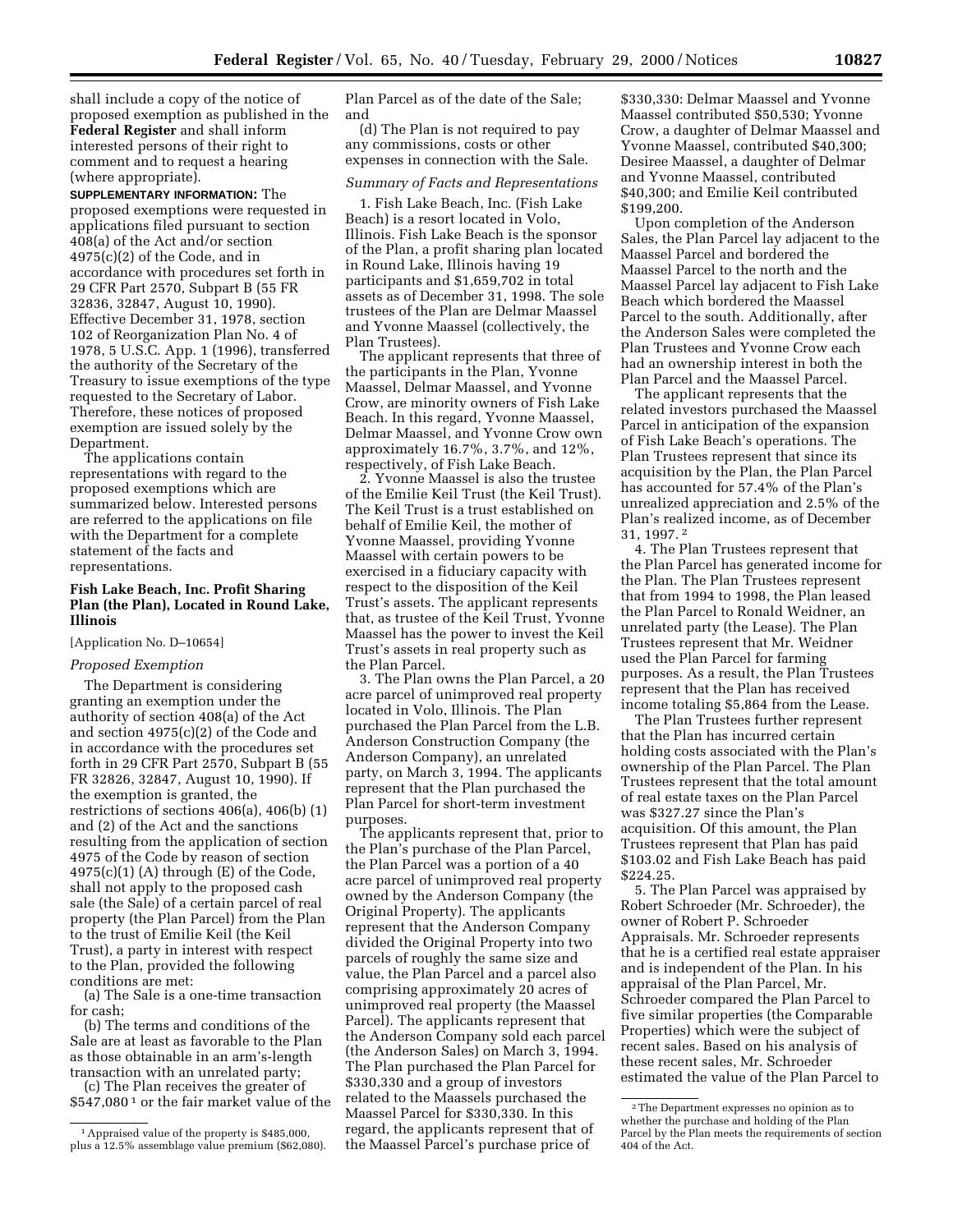be \$485,000 (the Appraised Value), as of September 10, 1999.

Mr. Schroeder additionally represents that the Sale should include a price above the Appraised Value because of the ownership by the Maassels and Emilie Keil of the Maassel Parcel located adjacent to the Plan Parcel (the Assemblage Value). In this regard, Mr. Schroeder determined that a premium of 12.5%, or \$62,080, should reflect the Assemblage Value.

6. Therefore, the applicant proposes the sale of the Plan Parcel to the Keil Trust for the greater of \$547,080  $($485,000 + $62,080)$  or the Plan Parcel's fair market value as of the date of the transaction (i.e, the Sale). The applicant represents that the Sale is necessary due to a liquidity problem facing the Plan in the event the proposed Sale is not granted. In this regard, the applicant represents that the Plan is facing a potential liquidity problem due to the approaching retirement of two of the Plan's participants, Delmar Maassel and Yvonne Maassel.

The applicant represents that the proposed exemption, if granted, is feasible since the Sale would be a onetime transaction for cash. The applicant additionally represents that the Sale is in the best interests of the Plan's participants and beneficiaries since the Sale will provide the Plan with liquidity which will enable the Trustees to allocate Plan assets in more suitable investments. The applicant represents further that the proposed Sale is appropriate for the Plan since the Plan will receive the current fair market value of the Plan Parcel without incurring the substantial marketing costs associated with a Sale to unrelated third-parties.

8. In summary, the applicants represent that the subject transactions satisfy the statutory criteria contained in section 408(a) of the Act and section 4975(c)(2) of the Code for the following reasons:

(a) The Sale is a one-time transaction for cash;

(b) The terms and conditions of the Sale are at least as favorable to the Plan as those obtainable in an arm's-length transaction with an unrelated party;

(c) The Plan receives the greater of \$547,080 or the fair market value of the Plan Parcel as of the date of the Sale; and

(d) The Plan is not required to pay any commissions, costs or other expenses in connection with the Sale.

**FOR FURTHER INFORMATION CONTACT:** Mr. J. Martin Jara of the Department,

## **Earl R. Waddell & Sons, Inc. Profit Sharing Plan and Trust (the Plan), Located in Fort Worth, Texas**

[Application No. D–10730]

#### *Proposed Exemption*

The Department is considering granting an exemption under the authority of section 408(a) of the Act and section 4975 (c)(2) of the Code and in accordance with the procedures set forth in 29 CFR Part 2570, Subpart B (55 FR 32836, 32847, August 10, 1990). If the exemption is granted, the restrictions of sections 406(a), 406(b) (1) and (2) of the Act and the sanctions resulting from the application of section 4975 of the Code, by reason of section  $4975(c)(1)$  (A) through (E) of the Code, shall not apply to the arrangement between the Plan and Earl R. Waddell & Sons, Inc. (The Waddell Company) involving the sale (the Sale) by the Plan of 5,183.840 shares of the Waddell Holdings Stock to the Waddell Company, provided the following conditions are satisfied:

(A) The Sale price is the greater of \$280.29 per share or the Waddell Holdings Stock's current fair market value as of the date of the Sale;

(B) The current fair market value of the Waddell Holdings Stock is determined by a qualified, independent appraiser;

(C) The Plan incurs no commissions or expenses associated with the Sale;

(D) The Waddell Company pays in cash to the Plan an additional \$191,126, an amount equal to an eight percent (8%) per annum rate of return on the Waddell Holdings Stock, as converted, for each year the Plan owned the Waddell Holdings Stock (the Interest Payment); and

(E) The Plan's Trustees will not receive any portion of the Interest Payment.

#### *Summary of Facts and Representations*

1. The Plan is a defined contribution profit sharing plan having 31 participants and \$221,000 in assets as of June 30, 1999.<sup>3</sup> The Plan was created on July 1, 1962 by the Waddell Company, a manufacturer's representative company founded by Earl R. Waddell (Mr. Waddell) and located in Fort Worth, Texas. On April 28, 1992, the Waddell Company underwent a corporate reorganization (the Reorganization) and the Waddell

Company became a wholly-owned subsidiary of Waddell Holdings, Inc. (Waddell Holdings), a holding company incorporated in the State of Texas. In addition to the Waddell Company, Waddell Holdings owns subsidiaries engaged in the sales of industrial cutting tools, equipment, and supplies, and in the ownership of real estate and investment property. After the Reorganization, Waddell Company became, and remains, the Plan's sponsor.

2. On December 20, 1988, the Plan purchased 5,719 shares of stock (the Original Stock) from the Waddell Company for \$280.29 per share (the Purchase).4 The Original Stock was common stock issued by the Waddell Company. The price of the Stock was based on an independent appraisal by Clyde Crum (Mr. Crum), a Texascertified appraiser, for Clyde Crum Appraisal Consultants, an appraisal company independent of the Plan and the Waddell Company. In his appraisal, Mr. Crum analyzed the assets and liabilities of the Waddell Company and determined the fair market value of the Waddell Company to be \$11,354,000, as of October 31, 1988. The applicant represents that, at the time of the Plan's acquisition of the Original Stock, the Waddell Company had 40,507 shares of common stock outstanding resulting in a \$280.29 per share price for the Original Stock.

3. The applicant represents that after the Reorganization the Original Stock was exchanged for stock (the Exchange) issued by Waddell Holdings (i.e., the Waddell Holdings Stock). As a result, after the Reorganization, the Plan held 5,719 shares of the Waddell Holdings Stock. In this regard, it is represented that the Original Stock and the Waddell Holdings Stock are ''qualifying employer securities,'' as defined in section 407(d)(5) of the Act.

On June 30, 1993, the Plan sold 535.160 shares of the Waddell Holdings Stock at \$280.29 per share to Waddell Holdings (the Prior Sale). The applicant represents that the Plan sold the Waddell Holdings Stock to enable the Plan to pay benefits to the Plan's participants. The applicant states that the Waddell Holdings was unable to obtain an appraisal at that time because a pending litigation prevented valuations of the Waddell Holdings Stock. Waddell Holdings was able to obtain an appraisal as of June 30, 1996,

telephone (202) 219–8883 (this is not a toll free number).

<sup>3</sup> In this regard, the applicant represents that the Plan has 5183.840 shares of common stock of the Waddell Holdings Stock and \$187 in cash. The Waddell Holdings Stock was valued at \$42.60 as of June 30, 1999. As such the Plan has a total of \$221,000 in Plan assets [(5183.840 \* 42.60) + 187  $= 220.999.84$ ].

<sup>4</sup>The applicant represents that, at the time of the Purchase the Original Stock comprised approximately 77% of the Plan's assets. The Department expresses no opinion as to whether the acquisition of the Original Stock by the Plan meets the requirements of section  $404(a)(1)(B)$  of the Act.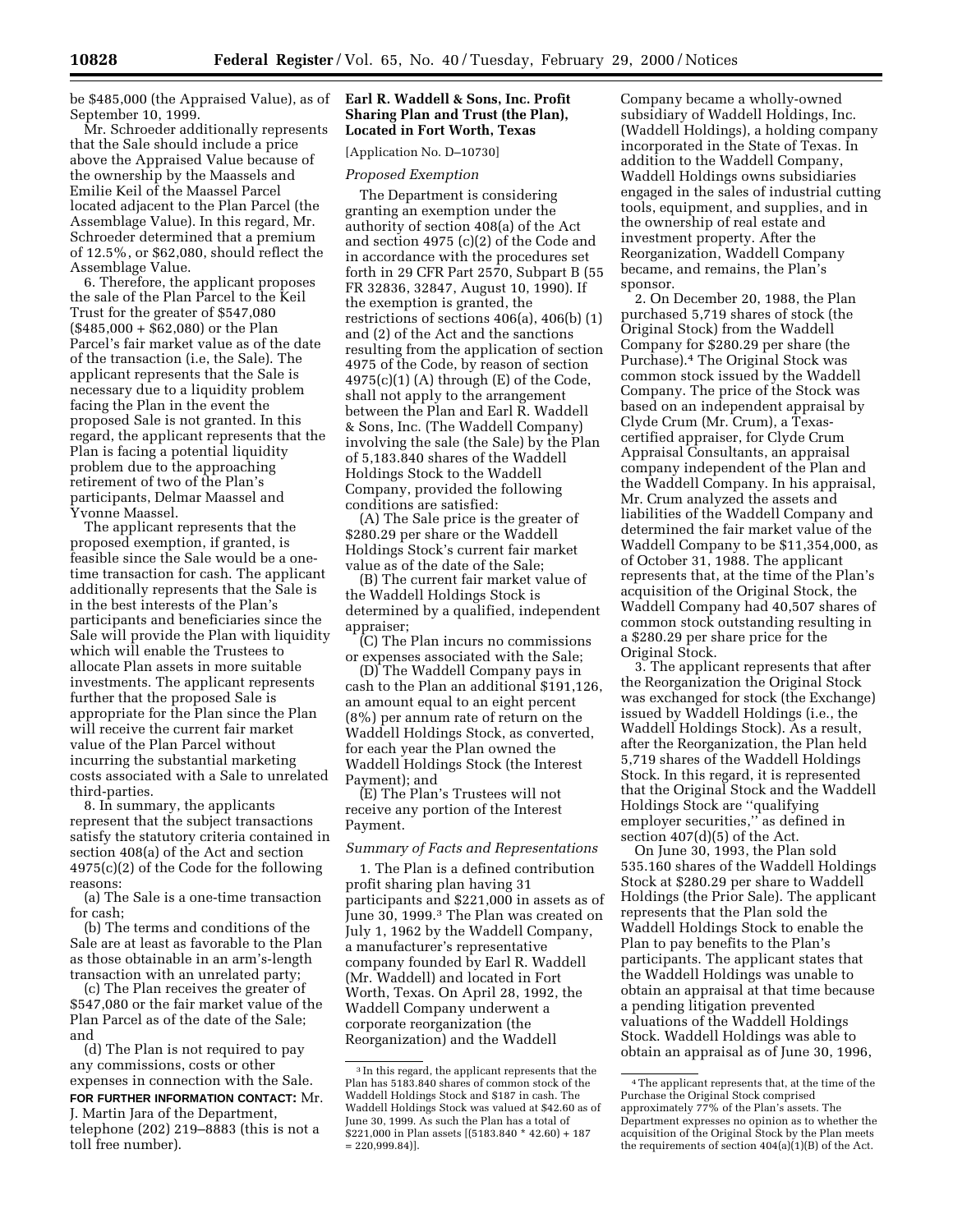valuing the Waddell Holding Stock at \$46.50 per share. It is represented that the sale by the Plan to Waddell Holdings of the Waddell Holdings Stock satisfied the criteria of section 408(e) of the Act.5

After this sale, the Plan held, and continues to hold, 5,183.840 shares of the Waddell Holdings Stock.

4. The applicant proposes the sale by the Plan of the Plan's 5,183.840 shares of the Waddell Holdings Stock to the Waddell Company (i.e., the Sale) for the greater of \$1,453,000 (\$280.29 per share) or the Waddell Holdings Stock's current fair market value as determined by an independent appraisal.6 The applicant represents that the Waddell Holdings Stock currently comprises approximately 100% of the Plan's assets and the proposed Sale is necessary for the Plan to pay benefits to the Plan's participants and beneficiaries. The applicant represents that the proposed Sale is in the best interests of the Plan's participants and beneficiaries since the Waddell Holdings Stock currently comprises approximately 100% of the Plan's assets and the Sale will enable the Plan to diversify its assets. The applicant additionally represents that the proposed Sale is administratively feasible since the proposed Sale is a one-time transaction for cash in which the Plan will not incur any fees or expenses. Finally, the applicant represents that the proposed Sale is protective of the Plan since the Plan will receive cash equal to the greater of the Waddell Holdings Stock's current fair market value or \$1,453,000.

The applicant additionally proposes an Interest Payment in cash from the Waddell Company to the Plan. In this regard, the applicant represents that it is anticipated that the Sale will occur at a price which results in a zero rate of return to the Plan despite the Plan's ownership of the Waddell Holdings Stock for approximately 11 years. The applicant represents that, in the event this proposed transaction is granted, the

6The applicant represents that a recent independent appraisal on the Waddell Holdings Stock determined its current fair market value to be \$42.60 per share as of June 30, 1999. As a result, the applicant anticipates the Sale to occur at a price exceeding the Waddell Holdings Stock's current fair market value. In this regard, the applicant represents that the Sale does not violate the requirements set forth in section 415 of the Code.

Plan will receive from the Waddell Company cash in the amount of \$191,126, a sum equal to an  $8\%$  rate of return on the Waddell Holdings Stock for each Plan year, beginning July 1, 1989. The applicant represents that the Interest Payment is due to the Sale occurring at a price which provides for a zero percent rate of return to the Plan as a result of the Plan's investment in the Waddell Holdings Stock. The applicant represents that the Interest Payment will be distributed to the account balances of all of the Plan's participants with the exception of Marsha Waddell Moller, Mark Waddell, Earl R. Waddell, Juanita Waddell, and Allen Waddell.

5. In summary, the applicant represents that the subject transactions satisfy the statutory criteria contained in section 408(a) of the Act for the following reasons:

(A) The Sale price is the greater of \$280.29 per share or the Waddell Holdings Stock's current fair market value as of the date of the Sale;

(B) The current fair market value of the Waddell Holdings Stock is determined by a qualified, independent appraiser;

(C) The Plan incurs no commissions or expenses associated with the Sale; and

(D) The Waddell Company pays in cash to the Plan an additional \$191,126, an amount equal to an eight percent (8%) per annum rate of return on the Waddell Holdings Stock, as converted, for each year the Plan owned the Waddell Holdings Stock (the Interest Payment); and

(E) The Plan's Trustees will not receive any portion of the Interest Payment.

**FOR FURTHER INFORMATION CONTACT:** J. Martin Jara of the Department, telephone (202) 219–8883 (this is not a toll free number).

**Rhode Island Carpenters Local No. 94 Pension Fund (the Pension Plan), Rhode Island Carpenters Local No. 94 Apprenticeship Fund (the Apprenticeship Plan; Collectively, the Plans), and Rhode Island Carpenters Local No. 94 (the Union), Located in Warwick, Rhode Island**

[Application Nos. D–10739 and L–10740]

#### *Proposed Exemption*

The Department is considering granting an exemption under the authority of section 408(a) of the Act and section 4975 (c)(2) of the Code and in accordance with the procedures set forth in 29 CFR Part 2570, Subpart B (55 FR 32836, 32847, August 10, 1990). If

the exemption is granted, the restrictions of sections 406(a), 406(b)(1) and (2) of the Act and the sanctions resulting from the application of section 4975 of the Code, by reason of section  $4975(c)(1)(A)$  through  $(E)$  of the Code, shall not apply to: (1) the cash sale (the Parking Lot Sale) of improved real property (the Parking Lot) by Rhode Island Carpenters Apprenticeship Fund (the Apprenticeship Plan) to the Carpenters Local No. 94 (the Union) for the greater of (a) \$173,000 or (b) the fair market value of the Parking Lot as of the date of the Parking Lot Sale; and (2) the cash sale (the Building Sale) of improved real property (the Building) by the Rhode Island Carpenters Local No. 94 Pension Fund (the Pension Plan) to the Union, for the greater of (a) \$777,000 or (b) the fair market value of the Building as of the date of the Building Sale, provided the following conditions are satisfied:

(A) the Parking Lot Sale occurs at a price not less than the fair market value of the Parking Lot, as determined by a qualified independent appraiser;

(B) the Building Sale occurs at a price not less than the fair market value of the Building, as determined by a qualified independent appraiser;

(C) The Building Sale and the Parking Lot Sale (collectively, the Sales) are onetime transactions for cash; and

(D) The Plans pay no fees or commissions in connection with the Sales.

#### *Summary of Facts and Representations*

1. The Union is a labor organization located in Warwick, Rhode Island. The Union is a sponsor of the Plans.

2. The Plans are comprised of the Apprenticeship Plan and the Pension Plan. The Apprenticeship Plan is a multi-employer apprenticeship plan which educates and trains apprentice carpenters in Rhode Island. The Apprenticeship Plan had approximately 61 apprentices and \$636,730 in assets as of December 31, 1998. The Pension Plan is a multi-employer pension plan which provides pension benefits to carpenters in Rhode Island. The Pension Plan had approximately 2,096 participants and approximately \$102,239,790 in assets as of December 31, 1998.

3. On May 22, 1974, the trustees of the Pension Plan (the Pension Plan Trustees) established a corporation, Jefferson Park Building, Inc. (Jefferson Park), for the purpose of purchasing and owning real estate in Rhode Island. On May 29, 1974, the Pension Plan Trustees caused Jefferson Park to purchase the Pension Plan Building for \$480,000 from the Springdale Enterprising Company, an unrelated third party.

<sup>5</sup>The Department is expressing no opinion as to whether the Original Stock and the Waddell Holdings Stock constitute qualifying employer securities as defined in Section  $407\dot{d}$ (d)(5) of the Act. Further, the Department, herein, expresses no opinion as to whether the Purchase, the Exchange, or the Prior Sale satisfied the conditions, as set forth under section 408(e) of the Act. Accordingly, the Department is not proposing relief for the aforementioned transactions.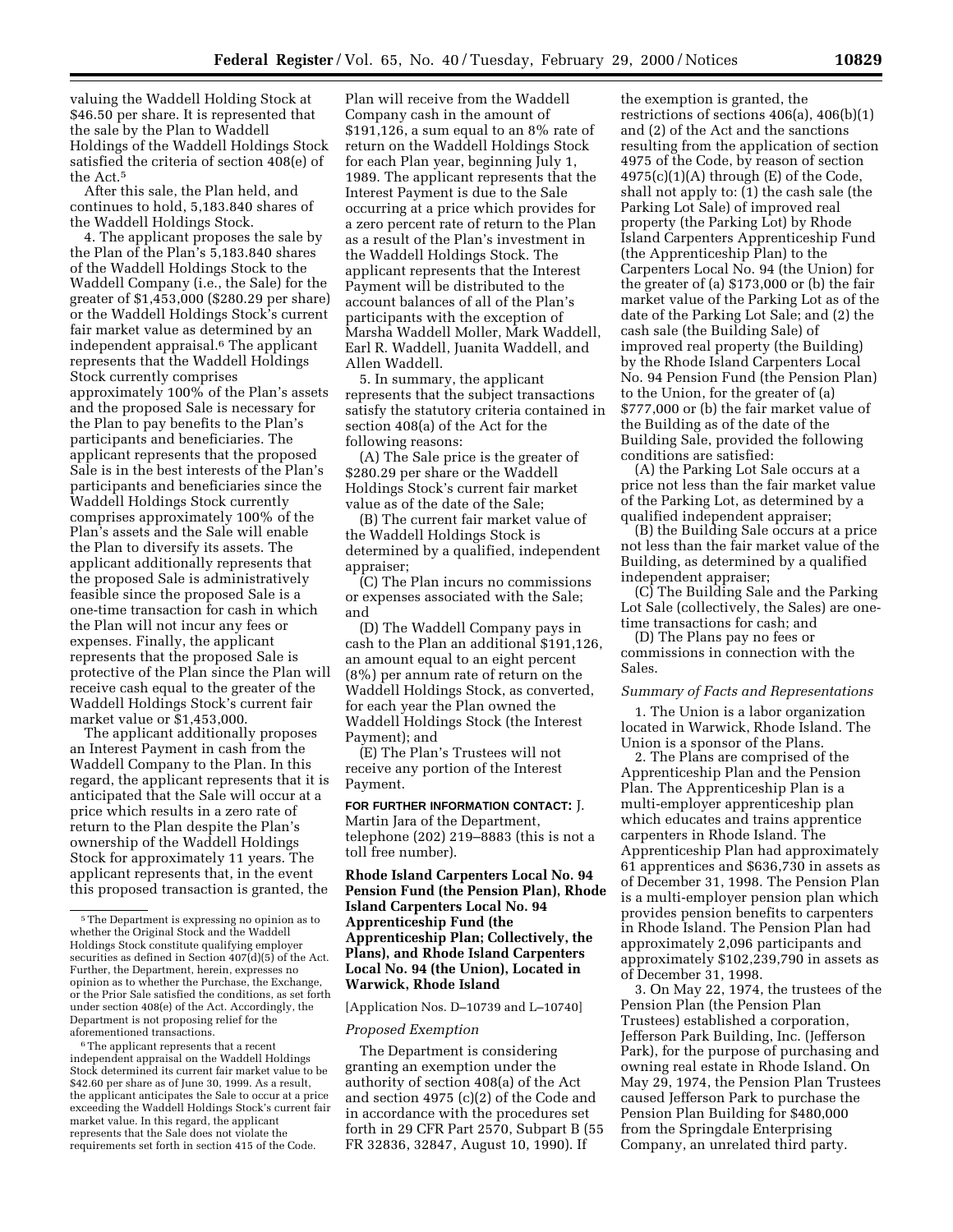The Pension Plan Building is located at 14 Jefferson Park Road in Warwick, Rhode Island. The Pension Plan Building consists of a 12,600 square foot, two-story office building located on a 58,172 square foot lot. The applicants represent that, since its acquisition, the Pension Plan has used a portion of the Pension Plan Building as an administrative facility. In addition, the applicants represent that the Pension Plan also has leased, and continues to lease, space in the Pension Plan Building to the Apprenticeship Plan for use in the following: workshops, training, classrooms, and offices. The applicants also represent that the Pension Plan leases space in the Pension Plan Building to the Union and other related and unrelated parties. 7

The applicants represent that the Pension Plan Building has generated rental income for the Pension Plan. In this regard, the applicants represent that the Pension Plan has generated approximately \$80,000 per year in rental income since 1974. As a result, the applicants represent that the Pension Plan has received a total of approximately \$2,000,000 in rental income since the Pension Plan acquired the Pension Plan Building.

The applicants additionally represent that the Pension Plan has incurred certain expenses as a result of its ownership of the Pension Plan Building. These expenses include real estate taxes imposed on the Pension Plan Building. In this regard, the applicants represent that the Pension Plan has incurred an average of approximately \$20,000 per year in real estate taxes since 1974. As a result, the applicants represent that the Pension Plan has incurred approximately \$500,000 in real estate taxes since the Pension Plan acquired the Pension Plan Building.

The applicants also represent that the liability insurance on the Pension Plan Building for the last twenty-five years averaged approximately \$4,000 per year, totaling \$100,000.

The Pension Plan additionally incurred certain repair expenses associated with the Pension Plan's ownership of the Pension Plan Building. In this regard, the applicants represent

that although the Pension Plan Building has not been expanded, the Pension Plan has incurred various expenses in maintaining the Pension Plan Building's habitability. These expenses include the replacement of the Pension Plan Building's roof in 1989 in the amount of \$27,000, and the installation of a new heating system in 1988 in the amount of \$86,000. The applicants represent that other miscellaneous maintenance expenses averaged approximately \$4,000 per year.

The applicants represent that the rental income generated from the Pension Plan Building far exceeds the sum of the repair costs, real estate taxes and liability insurance.<sup>8</sup>

4. On October 21, 1974, the trustees of the Apprenticeship Plan (the Apprenticeship Plan Trustees) established a company, Apprenticeship Properties, for the purpose of purchasing and owning real estate located in Rhode Island. On October 24, 1974, Apprenticeship Properties purchased the Parking Lot from Jay Gar, Inc., an unrelated party, for \$43,220. The Parking Lot is a 28,812 square foot rectangular-shaped asphalt parking lot located adjacent to the Pension Plan Building. 9 The applicants represent that the Apprenticeship Plan Trustees purchased the Parking Lot in anticipation of the Apprenticeship Plan's construction of an apprentice training facility.

Since its acquisition, the Apprenticeship Plan has incurred certain expenses (the Holding Costs) associated with its ownership of the Apprenticeship Plan Parking Lot. The Holding Costs are comprised of property taxes imposed on the Parking Lot and improvements made to the Parking Lot. In this regard, the applicants represent that the Apprenticeship Plan has incurred a total of \$52,500 in property taxes as a result of its ownership of the Parking Lot. With respect to the costs incurred by the Apprenticeship Plan for improvements made to the Parking Lot, the applicants represent that the Apprenticeship Plan has paid \$11,829. The applicants represent that the total cost to the Apprenticeship Plan associated with the Apprenticeship Plan's ownership of the Parking Lot is \$107,549, the sum of the Parking Lot's

acquisition price (\$43,220) and the total Holding Costs (\$64,329).

5. The applicants represent that in 1997 the Pension Plan Trustees determined that the Pension Plan Building was not appreciating at a satisfactory rate. The applicants represent that the Pension Plan Trustees decided to sell the Pension Plan Building and invest the proceeds in assets more suitable to the needs of the Pension Plan. The applicants represent that on August 18, 1998 the Pension Plan Trustees decided to sell the Pension Plan Building to the Union for a price equal to the Pension Plan Building's fair market value.

The applicants additionally represent that the Apprenticeship Plan Trustees determined that the Parking Lot was no longer needed for the construction of an apprentice training facility. 10 The applicants represent that, due to a downturn in the industry and a decrease in apprentices in Rhode Island, the Apprenticeship Plan Trustees determined that the construction of an apprenticeship training facility should be postponed. The applicants further represent that in July 1996, the Union became part of the New England Regional Council of Carpenters and shortly thereafter the Apprenticeship Plan Trustees decided that their apprentices could receive high quality training in a cost effective manner at the modern, existing facility of the Massachusetts Carpenters Training Program in Milbury, Massachusetts.

The void filled by the existing facility, the applicants represent, prompted the Apprenticeship Plan Trustees to invest in a more liquid asset than real estate. Accordingly, the applicants further represent that on September 8, 1998, the Apprenticeship Plan Trustees decided to sell the Parking Lot to the Union for a price equal to the Parking Lot's fair market value.

6. The Pension Plan Building was appraised by three different appraisers. Each appraiser represented that he was independent of the Pension Plan and the Union and that his employment and compensation were not contingent on the appraised value of the Pension Plan Building. Each appraiser additionally represented that he was a Rhode Islandcertified real estate appraiser.

The first appraisal was completed on February 3, 1998 by Mr. J. Timothy Reiter (Mr. Reiter) for Andolfo Appraisal Associates, an appraisal company independent of the Pension Plan, the

<sup>7</sup>The Pension Plan Trustees represent that the leasing of the office space to the Union and Unionsponsored employee benefit plans is in accordance with Prohibited Transaction Class Exemption (PTCE) 76–1, (41 FR 12740, March 26, 1976) and PTCE 77–10 (42 FR 33918, July 1, 1997). The Department expresses no opinion herein as to whether such transaction complies with the terms and conditions of PTCEs 76–1 and 77–10. The Pension Plan Trustees additionally represent that the rents at the Pension Plan Building are based on a market survey of similar commercial properties in the Warwick, Rhode Island area.

<sup>8</sup>Rental Income (\$2,000,000)—Taxes (\$500,000)+Liability Insurance (\$100,000)+Other Expenses

<sup>(\$27,000+\$86,000+\$100,000)]=\$1,187,000.</sup> 9The applicants represent that the Pension Plan Building has sufficient parking spaces available for the Pension Plan Building's tenants and any use of the Apprenticeship Plan Parking Lot by the Pension Plan Building's tenants did not result in a benefit to the Union or any other party in interest to the Apprenticeship Plan.

<sup>10</sup>The Department expresses no opinion as to whether the retention of the Pension Plan Building and Parking Lot for such period of time by the Plans meets the requirements of 404(a) of the Act.